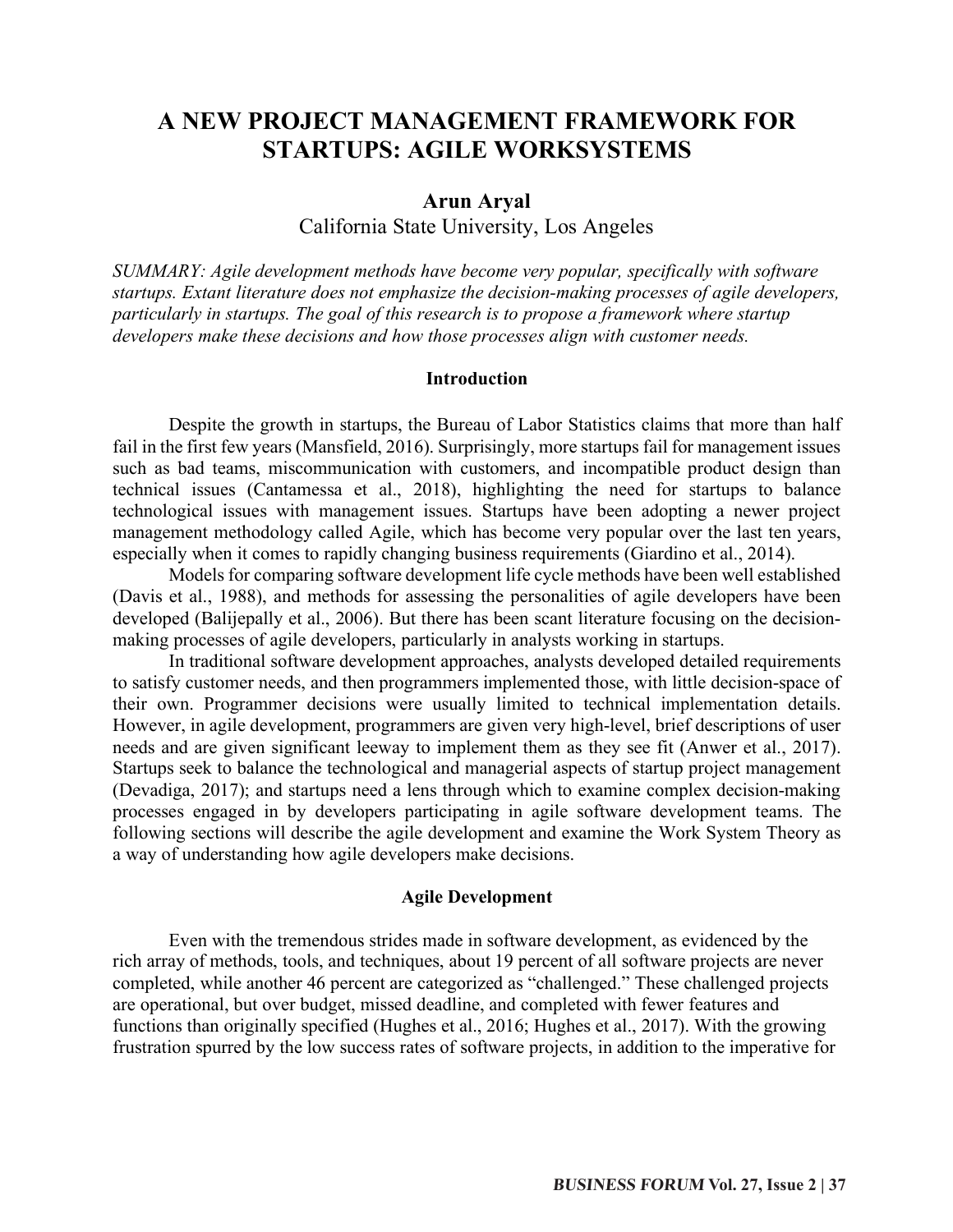responsiveness and agility, developers are obliged to think about and invest in an array of development methods that differs appreciably from traditional software practices.

These new methods, labeled Agile Development Methodologies, aim to expeditiously deliver software of high-quality and value to customers by emphasizing the following: (1) collaborative and empowered teams unfettered by rigorous processes; (2) simplicity of design and minimal critical specifications, while documenting only what is absolutely necessary; (3) active involvement of preferably collocated customers; and (4) inevitability of change and an understanding that it may be leveraged through rapid iterations, feedback, and constant reflection on the consequences of actions (Cockburn et al., 2016; Cockburn and Highsmith, 2001). A singularly distinctive feature of these methods is the premium they place on collaborating and selforganizing teams (Cockburn, 2006). The popularity of Agile has been growing for more than ten years. In a survey of software developers conducted during March 2007, 69 percent of respondents indicated that their organizations were using agile methods and another 7.3 percent hinted that they should be going agile within the next year (Boehm, 2007). Since then, Agile methodologies have become widespread in the industry (Bonner et al., 2016).

The goal of agile methods is to help software development organizations to quickly develop and change their products and services, thereby providing the ability to adapt to dynamic market conditions (Boehm, 2002). Agile methods such as Extreme Programming (XP) advocate iterative development, frequent consultation with the customer, small and frequent releases, and rigorously tested code (Ambler, 2002).

# **Challenges to adopting agile methods**

When startups seek to use agile methodologies, they face the following challenges.

# *1. Development Process-related Challenges*

Agile methods value a working system over documents. No formal architecture design is included in a typical agile approach. However, the lack of architectural scalability can raise a serious concern for relatively large projects. Without a formal design phase, many design problems may be ignored (Erickson et al., 2005). For example, agile development teams may make irrecoverable architectural mistakes due to inadequate attention paid to architectural design (Boehm, 2002).

# *2. Customer-related Challenges*

Agile methods rely on inputs from on-site customers instead of predefined requirements documents (Beck and Gamma, 2000). The focus is rather on how to better handle inevitable changes throughout the life cycle than to minimize changes in a project. Agile methods respond to this expectation by adopting strategies designed to reduce the cost of change throughout a project (Cockburn and Highsmith, 2001). The team can obtain immediate feedback and information by closely working with on-site customers. However, customers' insufficient knowledge of the requirements due to the complexity and size of the system poses significant challenges (Cao and Ramesh, 2008). These challenges are even more pronounced when customers are not available or not willing to commit to the project (Fitzgerald et al., 2006).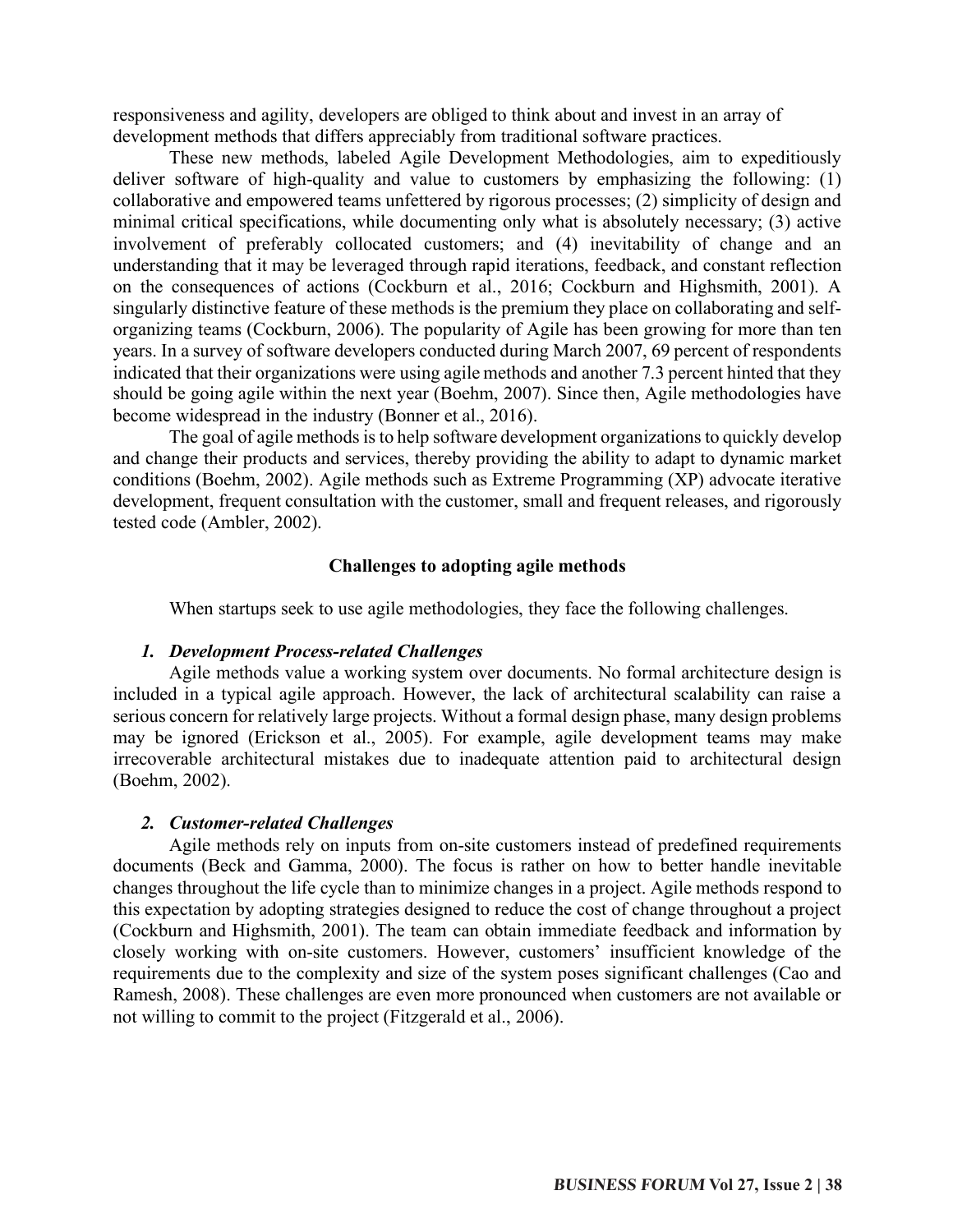# *3. Developer-related Challenges*

As agile methods rely heavily on tacit knowledge embodied in development teams, all team members co-locate in the same room and stand-up meetings among team members take place daily, but critical decisions may be left undocumented. There is a lack of formal history of the project for team members to trace and understand the evolution of the system. Communication strategies adopted by agile methods work well for small, highly cohesive teams. However, their use in large, complex projects may result in several challenges. Informal communication may not be effective when dealing with a large number of stakeholders and vast amounts of information (Fitzgerald et al., 2006).

#### *4. Organization/Management-related Challenges*

Agile methods recommend decentralized decision-making. Every team member is informed of the progress of the project and is empowered to make decisions on his/ her own. Agile methods work well in organizations that have a flat organizational structure. However, in organizations that are used to deep hierarchical and centralized decision-making structure, they may conflict with the organizational culture, causing resistance between top management and team members (Boehm and Turner, 2003).

## *5. Agile Work Systems*

Agile methods are described as lightweight processes that employ short iterative cycles that actively involve users (Boehm and Turner, 2005). The agile developers' involvement fosters the environment for collaboration to establish, prioritize, and verify requirements. Development process relies on a team's knowledge and collaboration as opposed to documentation. The Agile method must be iterative, incremental, self-organizing, and emergent (Williams, 2010).

#### **Work System Framework and Agile Development**

Given these persistent challenges, this study proposes that Agile methodologies, especially in startups, utilize a fundamentally different lens of work system theory (Alter, 2010). Instead of agile being seen as a "development" methodology, it can be viewed as a "work system." A work system is a system in which human participants and/or machines perform work (processes and activities) using information, technology, and other resources to produce specific products/services for specific internal and/or external customers (Alter, 2018). Thus, human participants are viewed as part of a work system rather than as users of a work system. From this definition, it can be seen that in an agile delivery, a team is performing some kind of "work." Applying this work system theory to agile startup teams would bind all involved stakeholders more clearly.

This work system can easily be adapted to agile environments for startup teams. Note that WorkSystem does not require a detailed requirement or any other traditional methodology. In terms of WorkSystem Theory (WST), an agile can be seen as an "agile work system" in which agile developers in startups perform sprints using the information gathered from customers for those customers.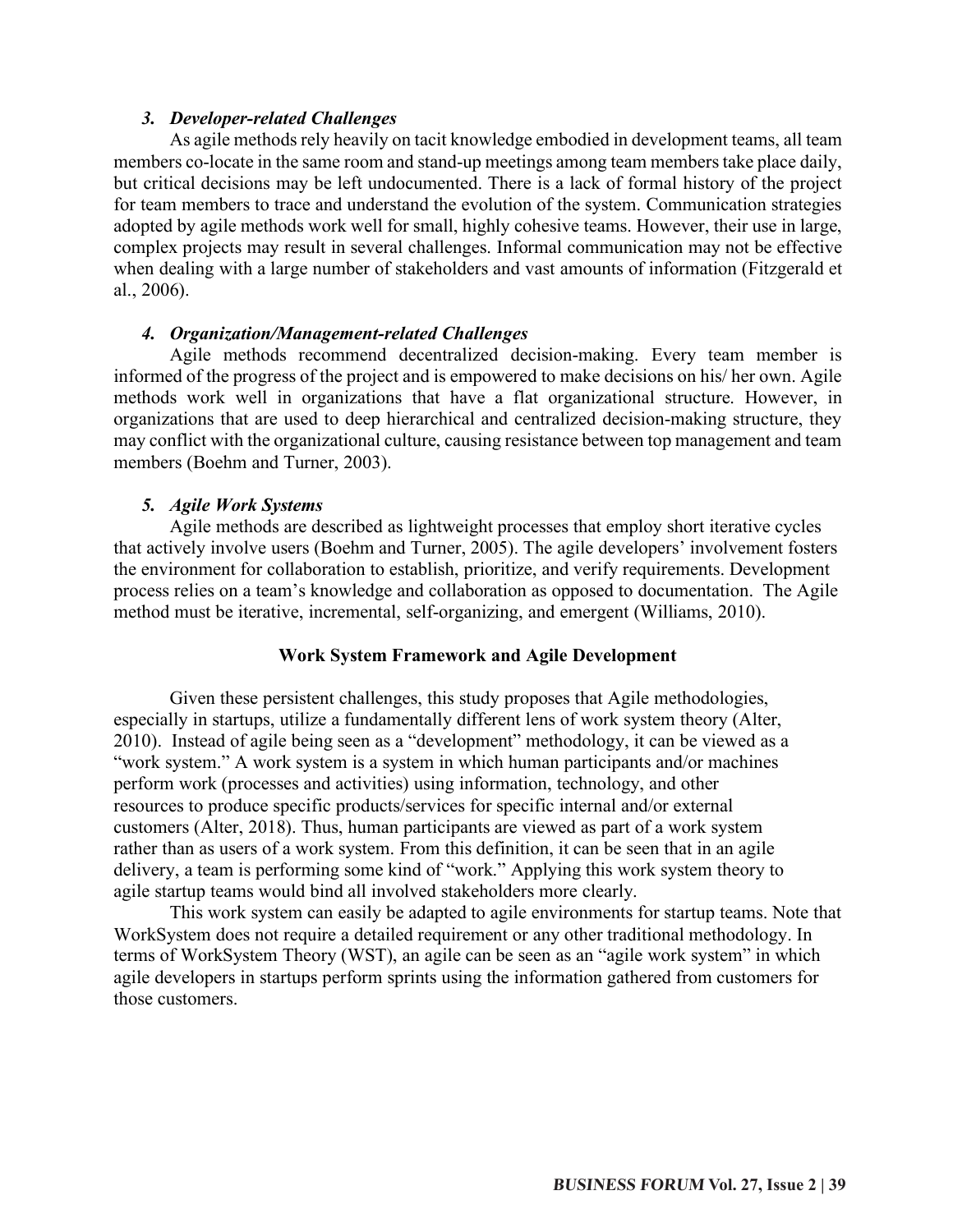# Figure 1:



**WorkSystem Framework Components (Alter, 2013; Alter, 2018)**

Figure 1 describes the nine main components of the WorkSystem. Table 1 summarizes the work system framework components and provides the description and matches the similar concepts from agile manifesto as discussed in Fowler and Highsmith (2001) as guidelines for startup teams.

#### Table 1

| Framework<br>Component      | Description and example (adapted from Alter<br>(2013)                                                                                                                                                                                                                                               | Agile Example (Adapted from<br>Agile Manifesto (Fowler and<br>Highsmith, 2001)                                                                                                      |
|-----------------------------|-----------------------------------------------------------------------------------------------------------------------------------------------------------------------------------------------------------------------------------------------------------------------------------------------------|-------------------------------------------------------------------------------------------------------------------------------------------------------------------------------------|
| Processes and<br>activities | Processes and activities occur in a work system<br>to produce products/services for its customers.<br>Many important work systems perform<br>organized activities that rely heavily on human<br>judgment and improvisation (e.g., Hall $\&$<br>Johnson, 2009; Hill, Yates, Jones, & Kogan,<br>2006) | Agile processes harness change<br>for the customer's competitive<br>advantage. For startup projects,<br>processes would be customer-<br>centric rather than technology-<br>centric. |
| Participants                | Participants are people who perform work<br>within the work system, including both users<br>and non-users of IT.                                                                                                                                                                                    | Developers and Customers work<br>together in an agile environment.<br>Forces startup teams to view<br>customers as participants.                                                    |

# **WorkSystem Components Mapping to Agile Startups**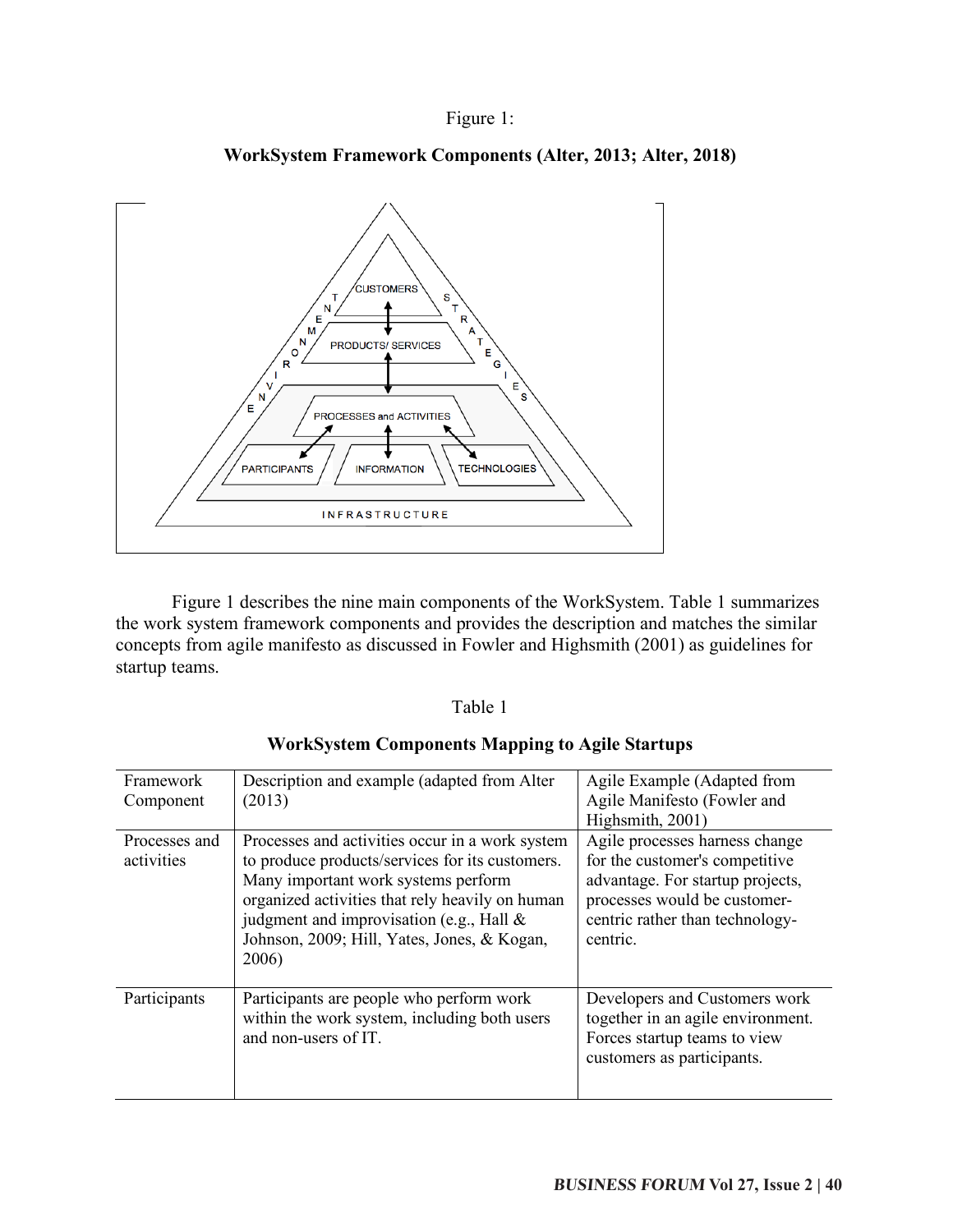| Information           | All work systems use or create information,<br>which in the context of work system analysis is<br>expressed as informational entities that are<br>used, created, captured, transmitted, stored,<br>retrieved, manipulated, updated, displayed,<br>and/or deleted by processes and activities.                                                                                     | The most efficient and effective<br>method of conveying information<br>with and within a development<br>team is face-to-face<br>conversations.                                                                            |
|-----------------------|-----------------------------------------------------------------------------------------------------------------------------------------------------------------------------------------------------------------------------------------------------------------------------------------------------------------------------------------------------------------------------------|---------------------------------------------------------------------------------------------------------------------------------------------------------------------------------------------------------------------------|
| Technology            | Almost all significant work systems rely on<br>technology to operate.<br>Work systems are not all about the tools (Alter,<br>2013)                                                                                                                                                                                                                                                | Deploy all the tools, technologies<br>and processes, but even in agile<br>processes, in the end, it is people<br>who make the difference between<br>success and failure.                                                  |
| Products/<br>services | Work systems exist to produce things for their<br>customers. Ignoring what a work system<br>produces is equivalent to ignoring its<br>effectiveness. Products/services consist of<br>information, physical things, or actions<br>produced by a work system for the benefit and<br>use of its customers.                                                                           | The main priority for agile is to<br>satisfy the customer through early<br>and continuous delivery of<br>valuable software. Customer-<br>centric product development<br>would lead to more success for<br>startups.       |
| Customers             | Customers are recipients of a work system's<br>products/ services for purposes other than<br>performing work activities within the work<br>system. Since work systems exist to produce<br>products/services for their customers, an<br>analysis of a work system should consider who<br>the customers are, what they want, and how<br>they use whatever the work system produces. | The volatility associated with<br>today's projects demands that<br>customer's value be re-evaluated<br>frequently, and meeting original<br>project plans may not have much<br>bearing on a project's ultimate<br>success. |
| Environment           | The Environment includes the relevant<br>organizational, cultural, competitive, technical,<br>regulatory, and demographic environment<br>within which the work system operates, and<br>that affects the work system's effectiveness<br>and efficiency.                                                                                                                            | Build projects around motivated<br>individuals, give them the<br>environment and support they<br>need and trust them to get the job<br>done.                                                                              |
| Infrastructure        | Includes human infrastructure, informational<br>infrastructure, and technical infrastructure                                                                                                                                                                                                                                                                                      | Agile processes promote<br>sustainable development;<br>sponsors, developers, and users<br>should be able to maintain a<br>constant pace indefinitely.                                                                     |
| Strategy              | In general, strategies at the three levels (work,<br>department, enterprise) should be in alignment,<br>and work system strategies should support<br>department and enterprise strategies.                                                                                                                                                                                        | Giving people a simple set of<br>rules and encouraging their<br>creativity will produce far better<br>outcomes than imposing complex,<br>rigid regulations.                                                               |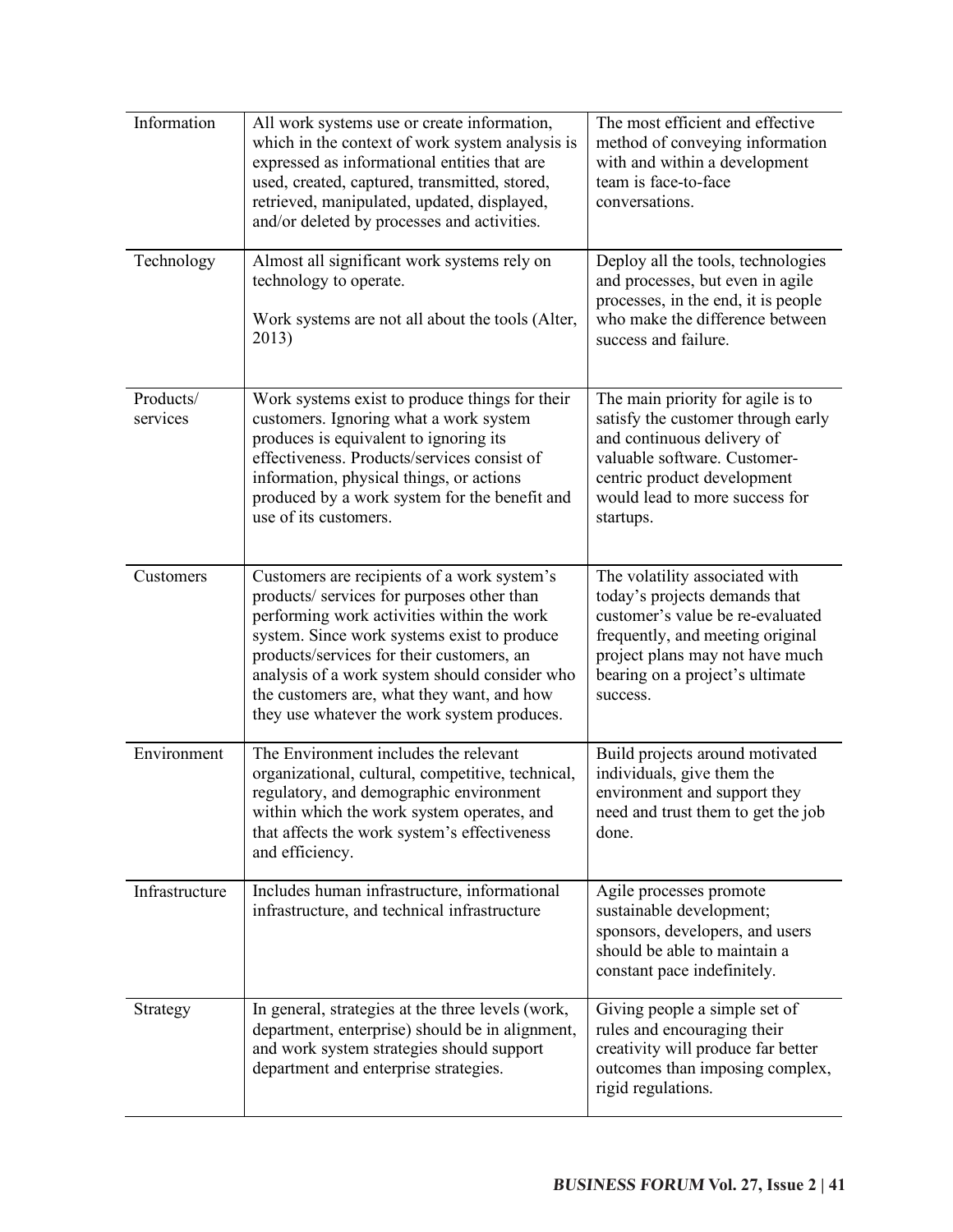As can be seen from Table 1, the main elements from agile manifesto can be represented in WorkSystems and used by startup teams. Both agile and WorkSystem framework are customer-centric systems. By combining these two approaches, startup teams can manage projects better via agile methodology and bridge the technology-business gap via WorkSystem Theory. Many managers or organizations may feel trepidation in using agile because of the perceived lack of control and processes. However, adapting WorkSystem components in agile would provide some structure while allowing the main elements of agile to function efficiently.

#### **Conclusion and Future Directions**

Agile project management methodology has become mainstream over the last decade. Several studies have outlined the benefits of Agile over traditional project management, such as greater customer involvement and better cohesion in teams. In startups, teams need to quickly become acclimated to become business environment and offer customer-centric products. Hence, in addition to a project management methodology, startups need a business/customer management primer that bridges the technology-business gap. This short study proposes WorkSystem framework as a tool for startup agile teams.

This study has a number of limitations. This study does not distinguish different variations of Agile methods such as Scrum, Feature Driven Development (FDD), and Crystal. Similarly, this study applies the generic term *startups* ignoring differences between tech startups and non-tech startups. Future studies could focus on implementing these frameworks in different agile methodologies as well as in various types of startups. The framework illustrates how startups can involve customers during the product development lifecycle. Follow up studies could validate and refine the framework further.

#### **References**

- Alter, S. 2010. "Work Systems as the Core of the Design Space for Organisational Design and Engineering," *International Journal of Organisational Design and Engineering* (1:1-2), pp. 5-28.
- Alter, S. 2013. "Using Work System Theory to Link Managerial and Technical Perspectives on Bpm," 2013 IEEE 15th Conference on Business Informatics: IEEE, pp. 222-227.
- Alter, S. 2018. "System Interaction Theory: Describing Interactions between Work Systems," *Communications of the Association for Information Systems* (42).
- Ambler, S. 2002. *Agile Modeling: Effective Practices for Extreme Programming and the Unified Process*. John Wiley & Sons.
- Anwer, F., Aftab, S., Waheed, U., and Muhammad, S. S. 2017. "Agile Software Development Models Tdd, Fdd, Dsdm, and Crystal Methods: A Survey," *International journal of multidisciplinary sciences and engineering* (8:2), pp. 1-10.
- Balijepally, V., Mahapatra, R., and Nerur, S. P. 2006. "Assessing Personality Profiles of Software Developers in Agile Development Teams," *Communications of the Association for Information Systems* (18:1), p. 4.
- Beck, K., and Gamma, E. 2000. *Extreme Programming Explained: Embrace Change*. addisonwesley professional.
- Boehm, B. 2002. "Get Ready for Agile Methods, with Care," *Computer*:1), pp. 64-69.